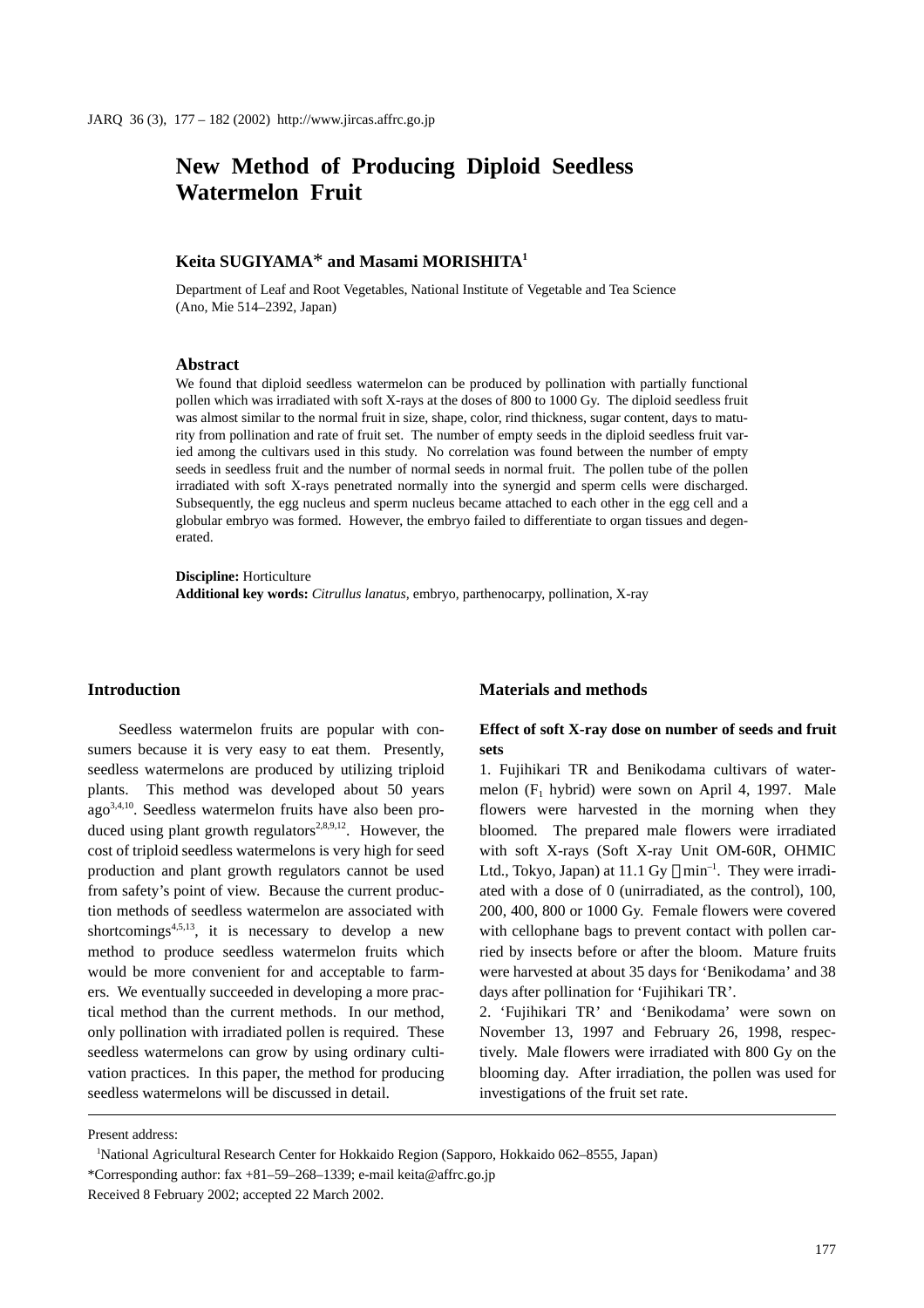## **Characteristics of fruits produced by pollen irradiation with soft X-rays**

Eleven cultivars were compared (Table 3). They were sown on August 11, 1997. Five plants per cultivar were used in the treatments. The blooming male flowers of 'Fujihikari TR' were irradiated with 800 Gy of soft Xrays and immediately used to pollinate each watermelon plant. Unirradiated pollen of 'Fujihikari TR' was used as the control. After harvest, fruit weight, fruit shape, flesh color, rind thickness, sugar content (soluble solids content) and days to maturity were investigated. For the fruit characteristics, the mean differences between normal fruit and seedless fruit were determined by the *t* test.

### **Abortion of embryo following pollination with pollen irradiated with soft X-rays in watermelon**

'Fujihikari TR' was sown on March 3, 1998. The male flowers were collected in the morning of anthesis. The blooming male flowers were irradiated with a 800 Gy dose of soft X-rays and were immediately used for pollination. A minimum number of 5 fruits was selected at random at 0 to 20 days after pollination with pollen irradiated with soft X-rays or unirradiated pollen and rapidly fixed with a FAA solution (formalin-acetic acidalcohol). The fixed specimens were dehydrated in a graded t-butanol series, embedded in paraffin, sliced into 10 µm-thick serial sections. The sections were stained with haematoxylin and safranin, or with haematoxylin, safranin and fast green. Coverslips were put on the stained sections using balsam prior to microscopic examination.

#### **Results**

## **Effect of soft X-ray dose on number of seeds and fruit sets**

The number of normal seeds was significantly reduced when female flowers were pollinated with irradiated pollen (Table 1). In 'Benikodama', normal seeds were not observed at 800–1000 Gy. About 250–350 empty seeds per fruit were observed at 100–1000 Gy. In 'Fujihikari TR' irradiated with 800–1000 Gy, only empty seeds were produced (Fig. 1). The numbers of empty seeds were about 70–90 at 800–1000 Gy. 'Benikodama' had more empty seeds than 'Fujihikari TR'.

No differences were detected in the fruit set between pollen irradiated with soft X-rays and unirradiated pollen in both 'Benikodama' and 'Fujihikari TR' (Table 2).

## **Characteristics of fruits produced by pollen irradiated with soft X-rays**

The weight of the seedless fruit was similar to that of the normal fruit for each cultivar except for 'Red Seeded 3b' (Table 3). Seedless 'Tetsukabuto' had a deeper flesh color than the control. The rind of 'Red Seeded 3b' and 'Tenryu No. 2' fruit was thinner in the seedless fruits than in the normal fruit, but in 'Kobyo' and 'Gengobe' the tendency was reversed. The seedless fruit of 'Gengobe' had a slightly higher sugar content than the normal fruit, while the other cultivars did not show any differences. Days to maturity of seedless fruit were similar to those of the normal fruit. Thus, there was no consistent relationship between these fruit characteristics and irradiation with soft X-rays.

| Cultivar   | Soft X-ray | No. of                    | No. of empty seeds |               | Total no. of      |                   |  |
|------------|------------|---------------------------|--------------------|---------------|-------------------|-------------------|--|
|            | (Gy)       | normal seeds              | Total              | (white color) |                   | seeds             |  |
| Benikodama | $\theta$   | $346 \pm 33$              | $55 \pm 11$        | (55           | (0)               | $401 \pm 39$      |  |
|            | 100        | $93 \pm 21$               | $294 \pm 16$       | (233)         | 61)               | $387 \pm$<br>- 15 |  |
|            | 200        | $36 \pm 6$                | $341 \pm 17$       | (307)         | 34)               | $377 \pm 20$      |  |
|            | 400        | $2 \pm 2$                 | $305 \pm 24$       | (295)         | 10)               | $307 \pm 24$      |  |
|            | 800        | $0 \pm 0$                 | $261 \pm 19$       | (261)         | $\left( 0\right)$ | $261 \pm$<br>- 19 |  |
|            | 1000       | $0 \pm 0$                 | $285 \pm 26$       | (284)         | 1)                | $285 \pm$<br>-26  |  |
| Fujihikari | $\theta$   | $623 \pm 39$              | $114 \pm 43$       | (114)         | (0)               | $737 \pm 30$      |  |
|            | 100        | $279 \pm 54$              | $206 \pm 76$       | (108)         | 98)               | $484 \pm 122$     |  |
|            | 200        | $48 \pm 33$               | $255 \pm 68$       | (175)         | 80)               | $302 \pm 100$     |  |
|            | 400        | $31 \pm 7$                | $182 \pm 7$        | (106)         | 76)               | $213 \pm 13$      |  |
|            | 800        | $0 \pm$<br>$\overline{0}$ | $89 \pm 7$         | (82)          | 7)                | $89 \pm$<br>-7    |  |
|            | 1000       | $0 \pm 0$                 | $78 \pm 13$        | (65           | 12)               | $78 \pm$<br>-13   |  |

**Table 1. Relationship between soft X-ray irradiation dose and number of seeds in watermelon fruit**

Values are means  $\pm$  SE.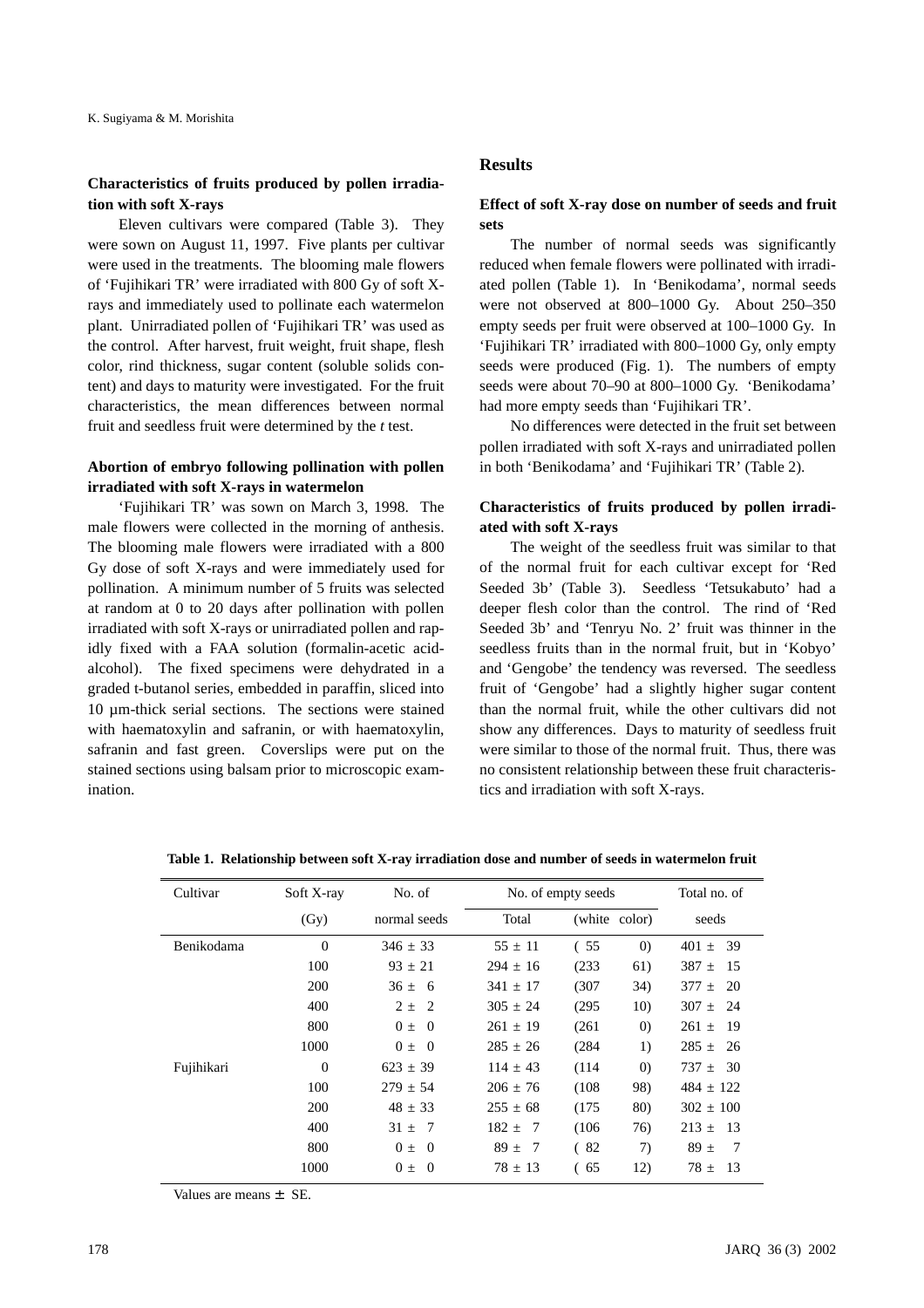| Cultivar      | $X$ -ray<br>(Gy) | No. of pollinated No. of Fruit set<br>female flowers fruit sets |    | (% ) |
|---------------|------------------|-----------------------------------------------------------------|----|------|
| Benikodama    |                  | 51                                                              | 20 | 39.2 |
|               | 800              | 46                                                              | 20 | 43.5 |
| Fujihikari TR | $\theta$         | 54                                                              | 35 | 64.8 |
|               | 800              | 60                                                              | 40 | 66.7 |

**Table 2. Effect of irradiated pollen on fruit set of watermelon**

In the seedless fruit, only empty seeds were found, but their frequency ranged widely. 'Tabata' showed the largest number of empty seeds; its seedless fruit contained 619 empty seeds and more than 50% of all the empty seeds were black or brown. The normal fruit of 'Crimson Sweet' contained 434 seeds and the seedless fruit had 7 empty seeds. The seedless fruit of 'Klekley Sweet' and 'Tenryu No. 2' had 26 and 31 empty seeds, respectively.

### **Abortion of embryo following pollination with pollen irradiated with soft X-rays in watermelon**

Using unirradiated or irradiated pollen, the pollen tube penetrated into one of the two synergids one day after pollination and sperm nuclei were normally discharged. At 2 to 3 days after pollination, a sperm nucleus and egg nucleus were attached to each other in the egg cell (Figs. 2a, 3a). The other sperm nucleus in the same embryo sac was adjacent to the 2 polar nuclei. Proembryo and globular-shaped embryo were formed 5 to 7 days after pollination with unirradiated pollen (Fig. 2b), and a heart-shaped embryo was observed at about 8 days (Fig. 2c). The embryo differentiated into cotyledons, radicle, epicotyl, and hypocotyl by days 12 to 16, and subsequently developed into a mature embryo. In contrast, there was a slight delay in the development of the proembryo and globular-shaped embryo following pollination with irradiated pollen compared with pollination

| Table 3. Characteristics of watermelon fruits developed using pollen irradiated with soft X-rays |  |  |  |  |
|--------------------------------------------------------------------------------------------------|--|--|--|--|
|                                                                                                  |  |  |  |  |

| Cultivar             | Fruit type | Fruit          | Flesh               | Flesh               | Thickness       | <b>Brix</b>     | Days to            |                  | No. of seeds    |                      |
|----------------------|------------|----------------|---------------------|---------------------|-----------------|-----------------|--------------------|------------------|-----------------|----------------------|
|                      |            | weight<br>(kg) | shape <sup>a)</sup> | color <sup>b)</sup> | of rind<br>(mm) | value<br>$(\%)$ | $matrixc$ —<br>(d) | Normal           | Empty           | Total                |
| <b>Crimson Sweet</b> | normal     | 2.9            | 2.9                 | R 3.4               | 11.1            | 9.2             | 49.7               | 337              | 97              | $434 \pm 36^{\rm d}$ |
|                      | seedless   | 3.1            | 2.9                 | R 3.2               | 11.4            | 9.1             | 48.5               | $\mathbf{0}$     | 7               | $7 \pm 6$            |
| Gengobe              | normal     | 1.9            | 1.1                 | R 1.9               | 8.4             | 8.1             | 45.7               | 320              | 26              | $346 \pm 28$         |
|                      | seedless   | 1.8            | 1.1                 | R 2.0               | $9.5**$         | $8.7**$         | 44.4               | $\overline{0}$   | 243             | $243 \pm 23$         |
| Kurume No.1          | normal     | 1.9            | 1.1                 | R 3.0               | 6.5             | 10.9            | 38.5               | 175              | $\overline{2}$  | $177 \pm 34$         |
|                      | seedless   | 1.6            | 1.1                 | R 3.1               | 6.2             | 10.7            | 38.3               | $\overline{0}$   | 100             | $100\pm24$           |
| Miyako No.3          | normal     | 2.1            | 1.0                 | R 2.8               | 8.7             | 10.0            | 42.0               | 420              | 82              | $502 \pm 59$         |
|                      | seedless   | 2.3            | 1.0                 | R 2.7               | 8.5             | 9.5             | 41.5               | $\overline{0}$   | 200             | $200 \pm 29$         |
| Tetsukabuto          | normal     | 2.5            | 1.1                 | R 2.6               | 10.0            | 9.4             | 42.6               | 317              | 3               | $320 \pm 48$         |
|                      | seedless   | 2.0            | 1.1                 | $R \ 3.0*$          | 9.3             | 9.0             | 40.7               | $\overline{0}$   | 146             | $146 \pm 43$         |
| <b>Klekley Sweet</b> | normal     | 4.2            | 1.4                 | R 3.5               | 11.0            | 10.8            | 50.3               | 451              | $7\phantom{.0}$ | $458 \pm 81$         |
|                      | seedless   | 4.3            | 1.5                 | R 3.3               | 10.8            | 10.4            | 49.0               | $\boldsymbol{0}$ | 26              | $26 \pm 12$          |
| Kobyo                | normal     | 3.1            | 1.7                 | R 2.4               | 11.2            | 9.9             | 49.0               | 334              | 130             | $464 \pm 86$         |
|                      | seedless   | 2.8            | 1.8                 | R 2.6               | $13.3**$        | 9.7             | 50.2               | $\boldsymbol{0}$ | 62              | $62 \pm 35$          |
| Koryo 200            | normal     | 2.7            | 1.0                 | R 3.0               | 9.4             | 10.0            | 42.0               | 305              | 85              | $390 \pm 78$         |
|                      | seedless   | 2.9            | 1.1                 | R 3.1               | 9.4             | 10.7            | 42.3               | $\mathbf{0}$     | 70              | $70 \pm 22$          |
| Red Seeded 3b        | normal     | 2.5            | 1.0                 | YW 1.0              | 16.9            | 1.6             | 51.0               | 413              | 5               | $418 \pm 26$         |
|                      | seedless   | $2.0*$         | 1.0                 | YW 1.0              | $13.7**$        | 1.6             | 51.0               | $\mathbf{0}$     | 87              | $87\,\pm\,23$        |
| Tabata               | normal     | 3.3            | 1.1                 | R 3.0               | 10.4            | 9.0             | 47.7               | 523              | 187             | $710 \pm 34$         |
|                      | seedless   | 3.6            | 1.1                 | R 3.0               | 10.9            | 8.9             | 47.3               | $\mathbf{0}$     | 619             | $619 \pm 44$         |
| Tenryu No.2          | normal     | 2.9            | 1.1                 | R 3.2               | 10.9            | 9.2             | 41.7               | 297              | 66              | $363 \pm 84$         |
|                      | seedless   | 2.6            | 1.1                 | R 3.0               | $8.6**$         | 9.4             | 42.7               | $\mathbf{0}$     | 31              | $31 \pm 12$          |

a): Fruit shape index was expressed as the ratio of height relative to width.

b): R, red; W, white; YW, yellowish white. 1(light color)–5(deep color).

c): From pollination until harvest.

d): Mean  $\pm$  SE.

\*, \*\* Significant between normal fruit and seedless fruit at *P*<0.05 or 0.01, respectively.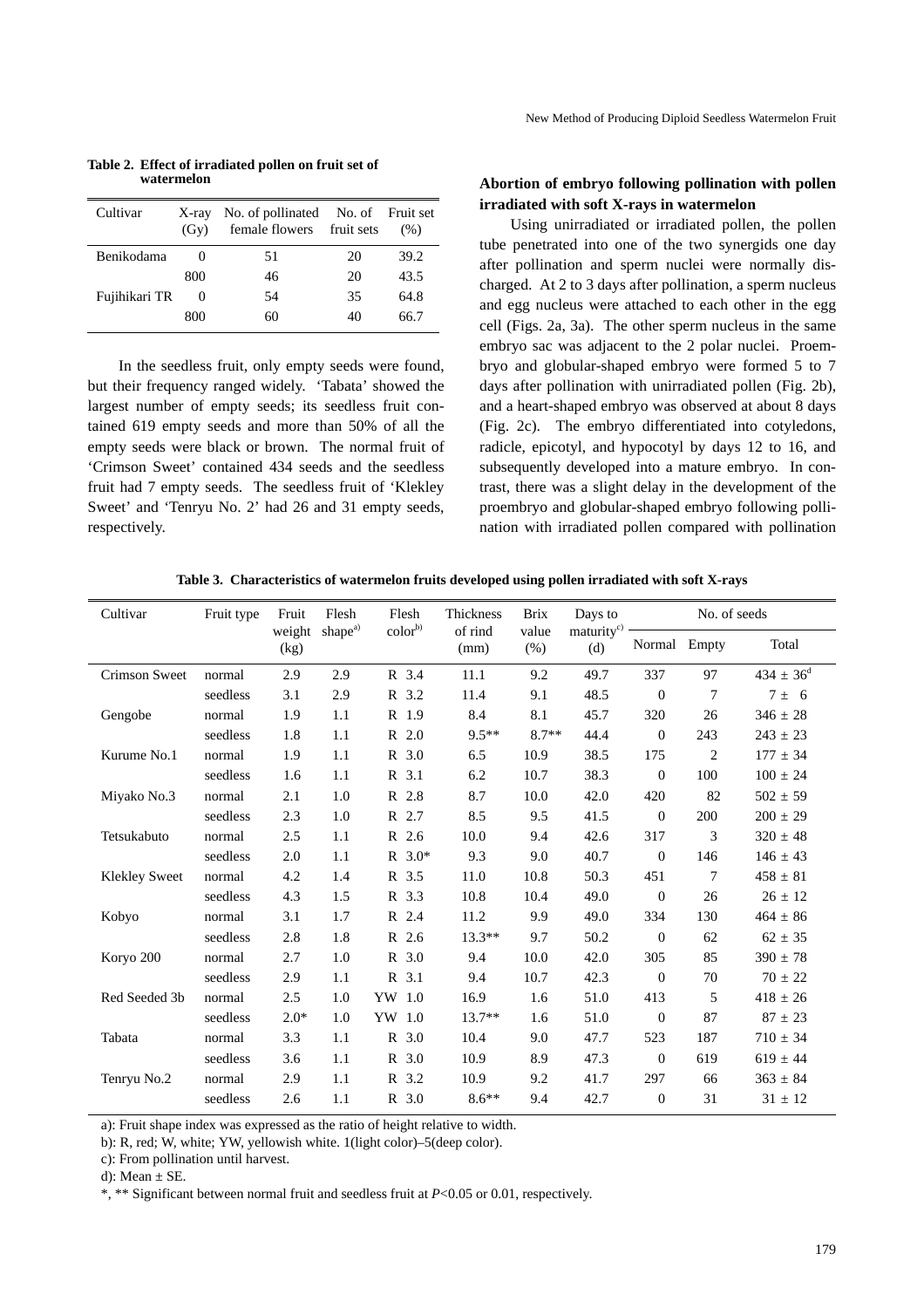## K. Sugiyama & M. Morishita













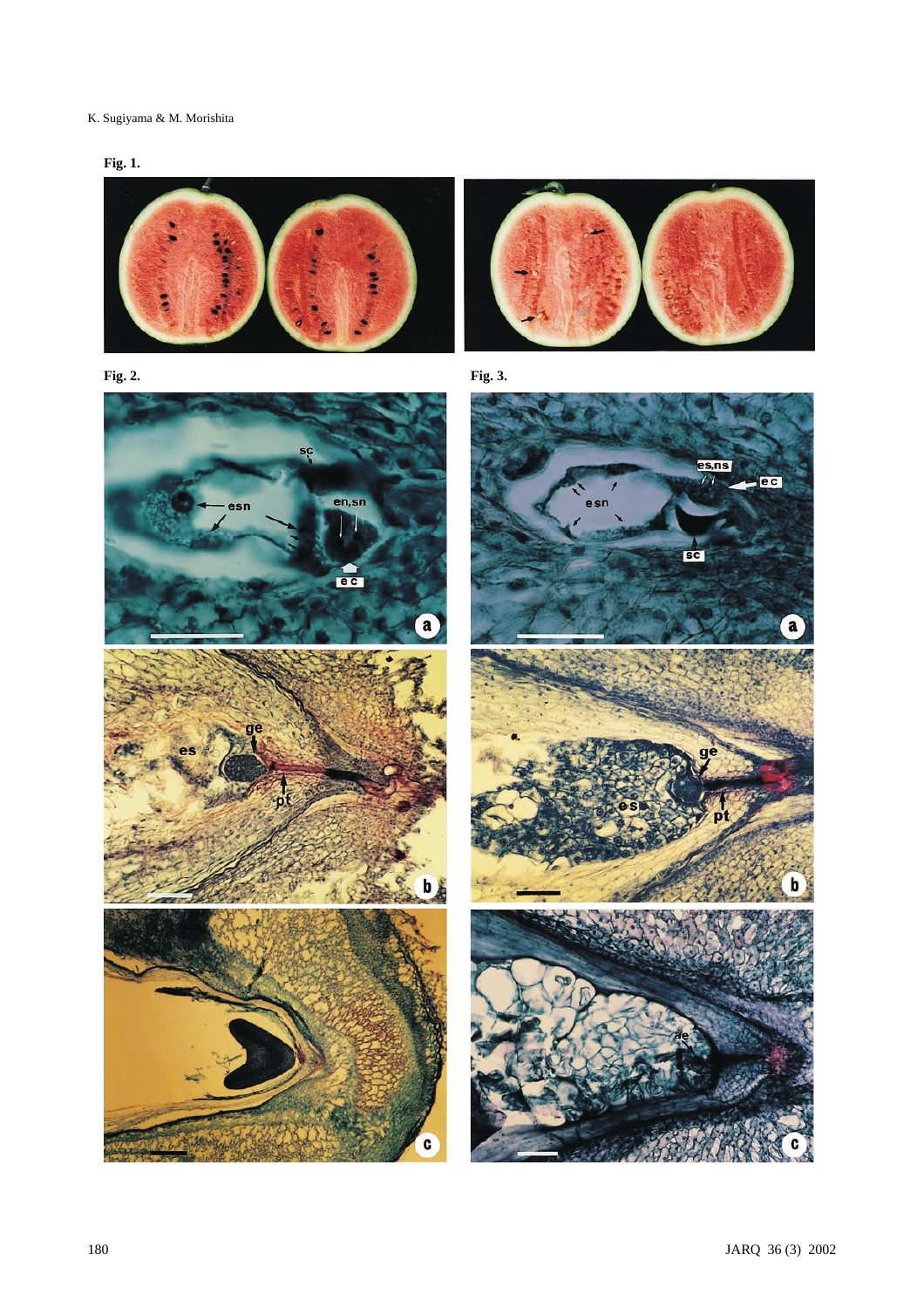with unirradiated pollen (Fig. 3b). The shape of the globular embryo after pollination with irradiated pollen was deformed and there were fewer cells than in a normal embryo. The embryo failed to differentiate organ tissues and degenerated 10 to 20 days after pollination (Fig. 3c).

#### **Discussion**

Pollen irradiated with soft X-rays did not affect the fruit set. We observed that the germination rate of the pollen treated with 800 Gy was almost the same as that of the control<sup>7</sup>. These results indicate that irradiated pollen can be used for producing seedless watermelon.

Triploids tend to show a longer growing period and a later maturity than diploid ones<sup>5</sup>, and they sometimes display developmental defects such as hollow hearts and thick rinds. In contrast, such defects were not observed in the seedless watermelon produced by pollination with pollen irradiated with soft X-rays because diploid seedless watermelon can be produced by using common diploid cultivars.

The occurrence of empty seeds had been recognized long time ago in triploid watermelon. In diploid watermelons, when seedless watermelons are produced from cultivars with a few normal seeds, the fruits contain a few empty seeds. However, when seedless watermelons are produced from cultivars with very few seeds, the number of empty seeds may not necessarily decrease. Also, there was a high correlation between the size of normal seeds and empty seeds<sup>7</sup>. . We sometimes observed colored empty seeds in seedless fruits. A colored empty seed is produced when the seed coat is black or brown. Therefore, it is preferable to use cultivars with a white seed coat to produce seedless watermelon. The number of empty seeds is influenced by the temperature and also the color of the empty seeds tends to become deeper when the temperature is high $11$ . It is necessary to analyze the effect of environmental factors on seed formation.

In a previous study of watermelon, discharge of sperm nuclei occurred 2 days after pollination with normal pollen<sup>1</sup>. In our study, a similar finding was observed after pollination with irradiated pollen. Embryonic development in watermelon was reported to occur in pollinated, but not in unpollinated<sup>1</sup> or auxin-induced parthenocarpic ovules<sup>6</sup>. . We assumed that fertilization following sperm cell discharge occurs with pollen irradiated with soft X-rays as well as with unirradiated pollen. It is generally recognized that irradiation of pollen with  $\gamma$ or X-rays may induce genetic abnormalities. The abortion of embryos associated with pollination with pollen irradiated with soft X-rays may be due to chromosomal abnormalities induced by soft X-rays in the generative nucleus. It is thus necessary to determine whether all or part of the chromosomes in sperm nuclei are involved in nuclear fusion.

### **References**

- 1. Buttrose, M. & Sedgley, M. (1979) Anatomy of watermelon embryo sacs following pollination, non-pollination or parthenocarpic induction of fruit development. *Ann. Bot*., **43**, 141–146.
- 2. Hayata, Y. et al. (1995) Synthetic Cytokinin-1-(2-chloro-4-pyridyl) -3-phenylurea (CPPU) -promotes fruit set and induces parthenocarpy in watermelon. *J. Am. Soc. Hort. Sci*., **120**, 997–1000.
- 3. Kihara, H. & Nishiyama, I. (1947) An application of sterility of autotriploids to the breeding of seedless watermelons. *Seiken Ziho*, **3**, 93–103 [In Japanese with English summary].
- 4. Kihara, H. (1951) Triploid watermelon. *Proc. Am. Soc. Hort. Sci*., **58**, 217–230.
- 5. Kihara, H. (1958) Breeding of seedless fruits. *Seiken Ziho*, **9**, 1–7.
- 6. Sedgley, M. et al. (1977) Early fruit development in the

#### **Fig. 1. Diploid seedless watermelon produced by pollen irradiated with soft X-rays**

Japanese  $F_1$  cultivar Fujihikari TR. Left: Normal fruit. Right: Seedless fruit. Arrows indicate empty seeds.

#### **Fig. 2. Process of fertilization and embryo formation with unirradiated pollen**

(a): Section of embryo sac on day 3 (72 h) after pollination with unirradiated pollen, showing an egg nucleus and sperm nucleus attached to each other in the egg cell and endosperm nuclei. Endosperm nuclei have expanded in the embryo sac. (b): Section of embryo sac on day 5, showing globular embryo. (c): Section of embryo sac on day 8, showing heart-shaped embryo. ec, egg cell; en, egg nucleus; es, endosperm; esn, endosperm nuclei; ge, globular embryo; pt, pollen tube; sc, synergid cell; sn, sperm nucleus. Horizontal bar: (a),  $25 \mu m$ ; (b),  $50 \mu m$ ; (c),  $100 \mu m$ .

#### **Fig. 3. Process of fertilization and embryo formation with irradiated pollen**

(a): Section of embryo sac on day 3 (72 h) after pollination with irradiated pollen, showing an egg nucleus and sperm nucleus attached to each other in the egg cell. Endosperm nuclei have spread in the embryo sac. (b): Section of embryo sac on day 7, showing globular embryo. (c): Section of embryo sac on day 18, showing an aborted embryo. ae, aborted embryo; ec, egg cell; en, egg nucleus; es, endosperm; esn, endosperm nuclei; ge, globular embryo; pt, pollen tube; sc, synergid cell; sn, sperm nucleus. Horizontal bar: (a),  $25 \mu m$ ; (b, c),  $50 \mu m$ .